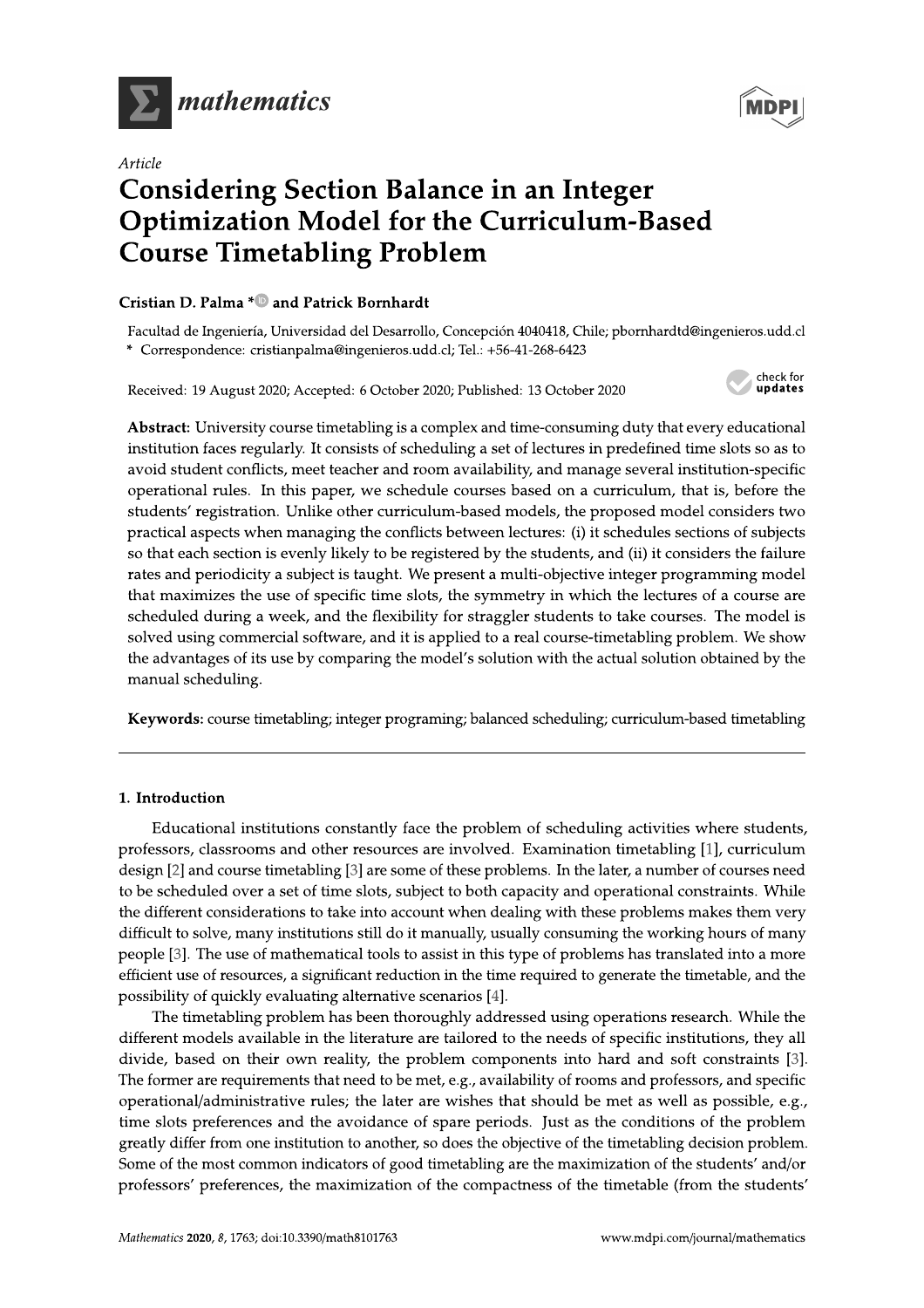or from the professors' point of view), and the minimization of conflicts among the courses taken together. The variety of characteristics that a good timetable should possess has motivated the use of multi-objective approaches, and the NP-hard nature of the problem [5,6] has led to the search for different solution strategies. According to Sørensen and Dahms [6], heuristics are still the most popular techniques to solve timetabling problems, although the direct solution of integer programming formulations has also proved to be a good approach  $[7,8]$ .

In this study, a multi-objective integer-programming model that addresses some new aspects of the university curriculum-based course-timetabling problem is formulated. Along with the basic requirements (i.e., room capacity, professors' availability, management of same-semester class conflicts, etc.), we considered (i) the failure rates and periodicity of delivery of subjects when avoiding conflicts between courses taken in different semesters within a program, and (ii) the possibility of handling conflicts between the sections of subjects that can be taken simultaneously. The later point avoids situations in which, for example, two sections of a subject (classes in which a subject is divided due to a large number of students) are scheduled to meet all the requirements, but only few students are allowed to register in one of the sections due to conflicts with classes of other subjects. In this case, an unbalanced number of students are allowed to take each section. To our knowledge, no model has addressed this important practical issue in a curriculum-based course timetabling approach. We formulate an integer programming model, solve the model using a commercial solver, and apply it to the course timetabling problem faces by the Faculty of Engineering (FE) at Universidad del Desarrollo in Chile. The benefits of using the model clearly demonstrate superiority when compared to the course timetable obtained manually.

# 2. Literature Review

A timetabling problem consists of coordinating different elements, e.g., workers, events, sport teams, referees, students, teachers, subjects, etc., within a period divided into time slots. In an educational frame, this type of problems recurrently arises when the lectures or the examinations of different subjects need to be scheduled to meet institutional rules, and students' and teachers' requirements, both in schools and universities. The literature in educational timetabling problems is vast, and includes model-based methods, (meta)heuristic approaches and the use of constraint logic programming, among other solution approaches. This review is not intended to be exhaustive, but to discuss the most relevant situations considered in the existing literature. For detailed surveys, the reader is referred to the works of Schaerf [9] and Pillay [10].

School and university timetabling problems mainly differ in that the former has disjoint sets of students, while the latter has common students. When courses have common students, managing the course conflicts becomes more complicated. Additionally, room availability seems to play a major role in the university problem since, at schools, each class has its own room [9]. Thus, solving university timetabling is considered to be more complicated to solve than school timetabling [11].

While models to solve this university course timetabling are specific to the institution for which they were designed, some standard constraints are common to all university timetabling problems [11]. For instance, professors can teach only one course at a time, room availability is limited, courses require a specific number of time slots during a week, and groups of courses scheduled in the same semester of a study program cannot conflict with each other in order to allow students to take them simultaneously. Along with these requirements, other non-standard conditions are sometimes necessary. In several cases, some lessons of certain courses are to be scheduled in consecutive periods [5,11,12], while for other courses lessons are required in different days [11,13], or even strictly every other day [7]. The latter condition is essentially imposed to spread lessons out evenly throughout the week, a desirable attribute of a timetable that has been mostly considered a soft constraint and therefore attainable only when possible, as in our case. Symmetry in the course timetable, in which the lectures of a course are scheduled in the same time slot every other day, are usually implicitly considered when courses are assigned to patterns of time slots rather than to time slots  $[4,14]$ . The use of patterns to group decisions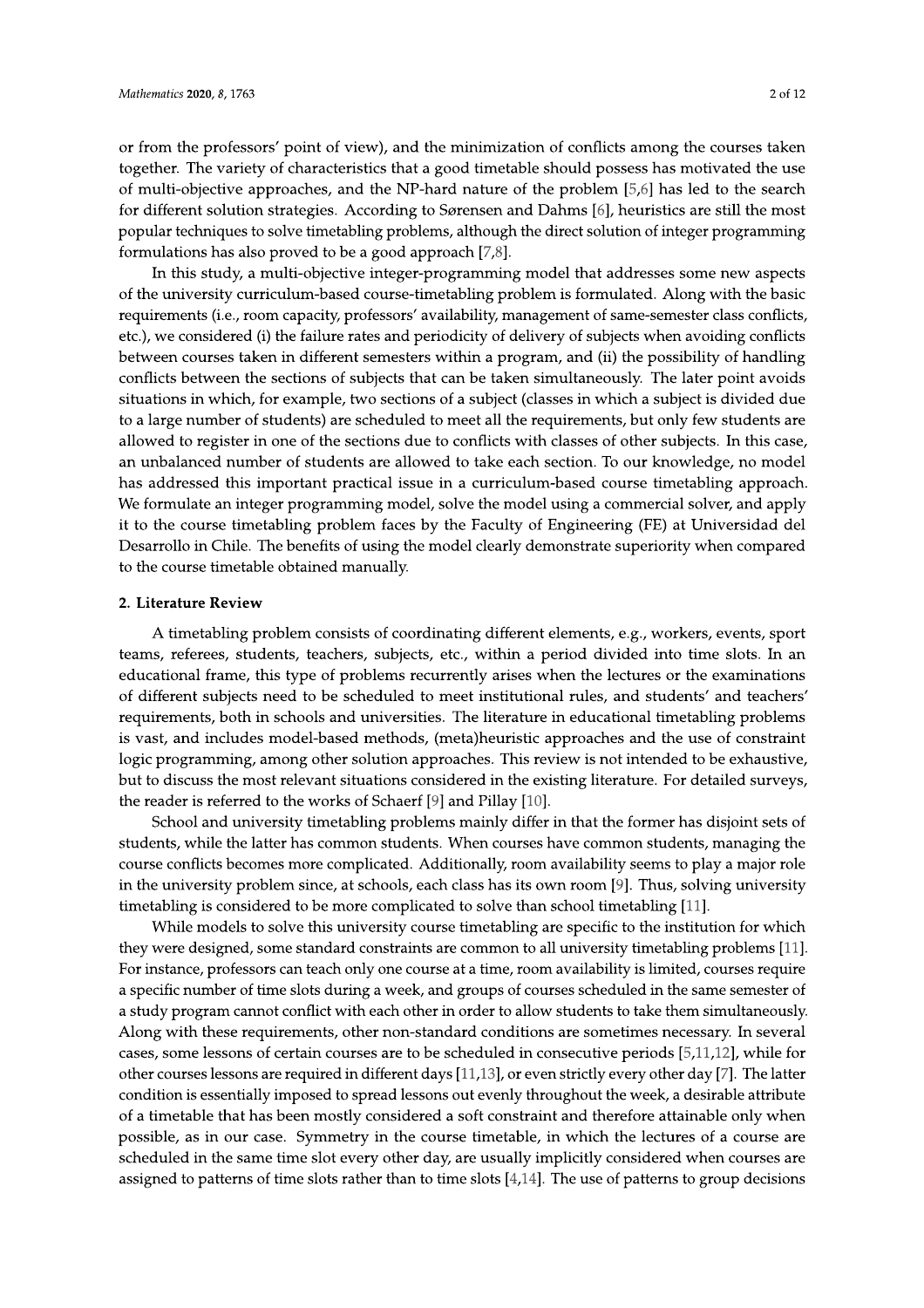3 of 12

makes models simpler, at the cost of a reduction in the feasible space. In our work, we explicitly model the symmetry in the course timetables, and consider it to be a soft constraint. Another feature commonly considered is the compactness of the timetables, which can be explicitly modeled in integer programming formulations [13,15,16] or can be easily incorporated when patterns of courses are used [17].

Less common requirements have also been considered, mostly through soft constraints. Some authors prefer all sessions of a course to be scheduled in the same room [5], or a group of courses to be scheduled in the same building to reduce students moving between lectures [13]. In some cases, the registration of the students in a set of courses is used to assign the students to specific sections of the courses, and then to produce a timetable that minimizes the student time conflicts while keeping the section size limited [13,18,19]. In this type of approach, the courses are scheduled based on a pre-enrolment or after the students have enrolled, in a sort of demand driven system. Either in a pre-enrolment approach or in a curriculum-based approach, the proper manage of sections is an important step in real-life applications of course timetabling [20]. In this study, we consider the balance of the potential section sizes in a curriculum-based course-timetabling problem, that is, in which the courses are scheduled before enrolment. Given that section issues have been mainly ignored in curriculum-based approaches [20], this paper contributes a modeling approach to reduce this gap.

### 3. Materials and Methods

#### 3.1. Problem Description

The academic year at FE is divided into two semesters, each containing compulsory and optional subjects that are connected through prerequisite relationships. If many students take a given subject  $s \in S$ , where S is the set of subjects, then s needs to be taught in more than one class, known as 'sections' of a subject.

Let's denote C as the set of all the classes that need to be scheduled, some of them being sections of the same subject. C is assumed to be known, as the number of expected students taking a subject can be well estimated based on historical data and failure rates. In some cases, a pre-registration survey can also be conducted before the previous term ends. Once the set  $C$  is known, professors are assigned to each class depending on their workload and expertise, therefore the professor-class assignment is not part of the timetabling problem. For each class  $c \in C$ , a given number of lectures,  $n_c$ has to be scheduled during a week, in some of the available time slots  $t \in T = \{1, \dots, T\}$ . Each semester, about 70 classes have to be scheduled in 45 time slots (5 days  $\times$  9 time slots a day).

Each class needs a classroom of a certain type  $(e.g., regular$  classroom or laboratory) and size based on their teaching requirements and estimated number of students. Although most of the models consider the classroom allocation as a decision variable, we only considered the maximum availability of rooms, as in the works by Dimopoulou and Miliotis [17], since the subsequent class-classroom allocation is easy to solve manually.

The FE has two campuses, located in two different cities, for which the course timetable is independently scheduled. The only consideration for scheduling each of the two campuses timetable is that some professors teach in both campuses, so when visiting a campus their weekly sessions (usually two) needs to be scheduled during the same day, in contiguous time slots. Of course, during these days the professors are not available in their home campuses. Industry leading professionals also teach as part-time professors, in which case sessions are also scheduled in contiguous time slots during a day.

In this case, a good course timetable would be one that (i) schedules the lectures as early as possible during the day, hopefully reducing spare periods, (ii) enables straggler students some flexibility to take subjects and move forward in their study programs, and (iii) spreads lectures of a subject symmetrically within a week. That is, lectures should be scheduled in the same time slot every other day, e.g., in the same time slot Mon-Wed, Tue-Thu, Wed-Fri in case that  $n_c = 2$ , or Mon-Wed-Fri in case that  $n_c = 3$ .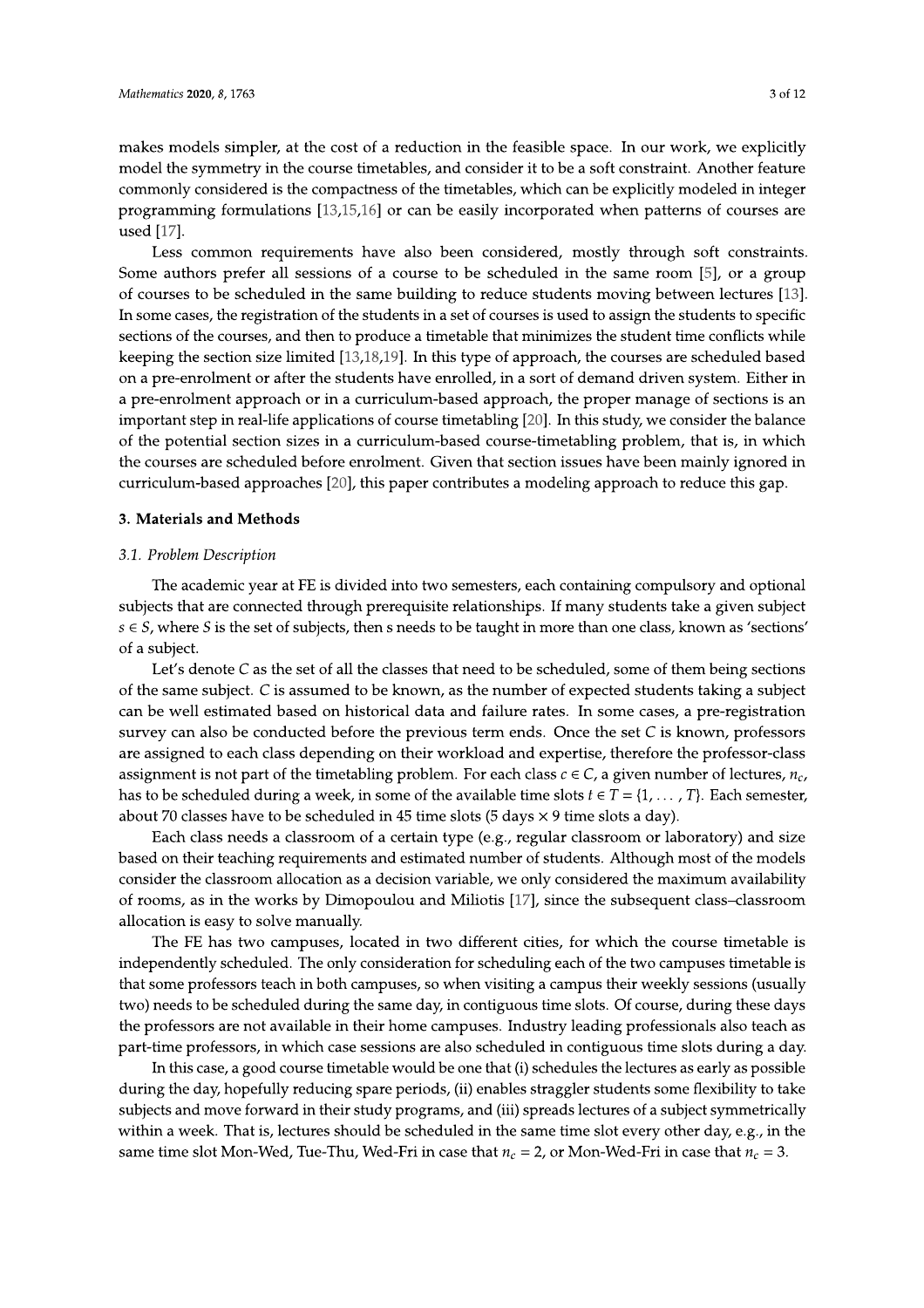Some practical considerations that can be observed in university timetabling distinguish this model from others available in the literature. In addition to the infrastructure capacity, professors' availability, and subjects conflict avoidance constraints, we considered issues that, to our knowledge, have not been previously considered. First, we considered the failure rates and the periodicity a subject is taught when managing the conflict of subjects programmed to be taken in different semesters within a program. Secondly, we balanced the conflicts between sections of subjects that can be taken simultaneously. This point is quite a significant practical issue. Sometimes two sections of a subject are perfectly scheduled to meet all the requirements, but only few students are actually able to take one of these sections due to conflicts with other classes. This unbalanced situation should be avoided in a good course timetable.

### 3.2. Model Formulation

Many models in the literature use some sort of clustering methods to group either lectures or time slots into predefined patterns  $[4,8,21,22]$ . While these techniques reduce the problem size, they also reduce the feasible space. Since our timetabling problem is solved in a very limiting setting, we opted not to group decisions into patterns. The following variables and parameters are used in our formulation.

# 3.2.1. Decision Variables

 $x_{ct} = 1$  if a lecture of class c is scheduled in time slot t, 0 otherwise.

 $v_{ct} = 1$  if a lecture of class c scheduled in time slot t is symmetric with another lecture, 0 otherwise.

 $z_{ct} = 1$  if a lecture of class c is scheduled in time slot t and  $t + 1$ , 0 otherwise.

 $y_{cc}$  = 1 if a lecture of class c and a lecture of class c', charted in different semesters in the academic program, are scheduled in different time slots to allow straggle students to take them simultaneously, 0 otherwise.

 $u_{cc}$  = 0 if a lecture of class c and a lecture of class c', that can be taken simultaneously regardless of being charted in the same or in different semesters, are scheduled at the same time-slots. This variable can be 1 if a lecture of class  $c$  and a lecture of class  $c'$  are scheduled at different time-slots.

# 3.2.2. Parameters

 $m_t$  = desirability of scheduling a lecture in time slot t (priority of use).

 $n_c$  = number of weekly lectures of class c (usually  $1 \le n_c \le 3$ ).

 $sem(c)$  = semester within the academic program in which class c is charted.

 $year(c)$  = year within the academic program in which class c is charted.

 $p(c)$  = professor that teaches class c.

 $subj(c)$  = subject  $s \in S$  corresponding to class c.

 $f_c$  = historical failure rate of class c.

 $k_{ert}$  = number of rooms of type *e* and size *r* available in time slot *t*.

 $d_{ct} = 1$  if the professor of class c is available in time slot t, 0 otherwise.

 $h_c = 1$  if a class c is taught once a year (every other semester), 0 otherwise.

 $q_c = 1$  if a class c is not a prerequisite for other classes, 0 otherwise.

 $l_{cs}$  = 1 if class c can be taken simultaneously with a class of subject s, 0 otherwise.

 $g_{cc}$  = 1 if classes c and c' belong to subjects that can be taken simultaneously, 0 otherwise.

 $b_{cs}$  = number of sections of a subject s that cannot conflict with class c.

 $\alpha_i$  = weight associated with objective *i*.

# 3.2.3. Additional Sets

 $A(e, r)$  = set of classes that can be scheduled in a room type  $e \in E$  and size  $r \in R$  (includes classes smaller than the room capacity, that is, a class will be part of all sets A where r is larger than the minimum size required).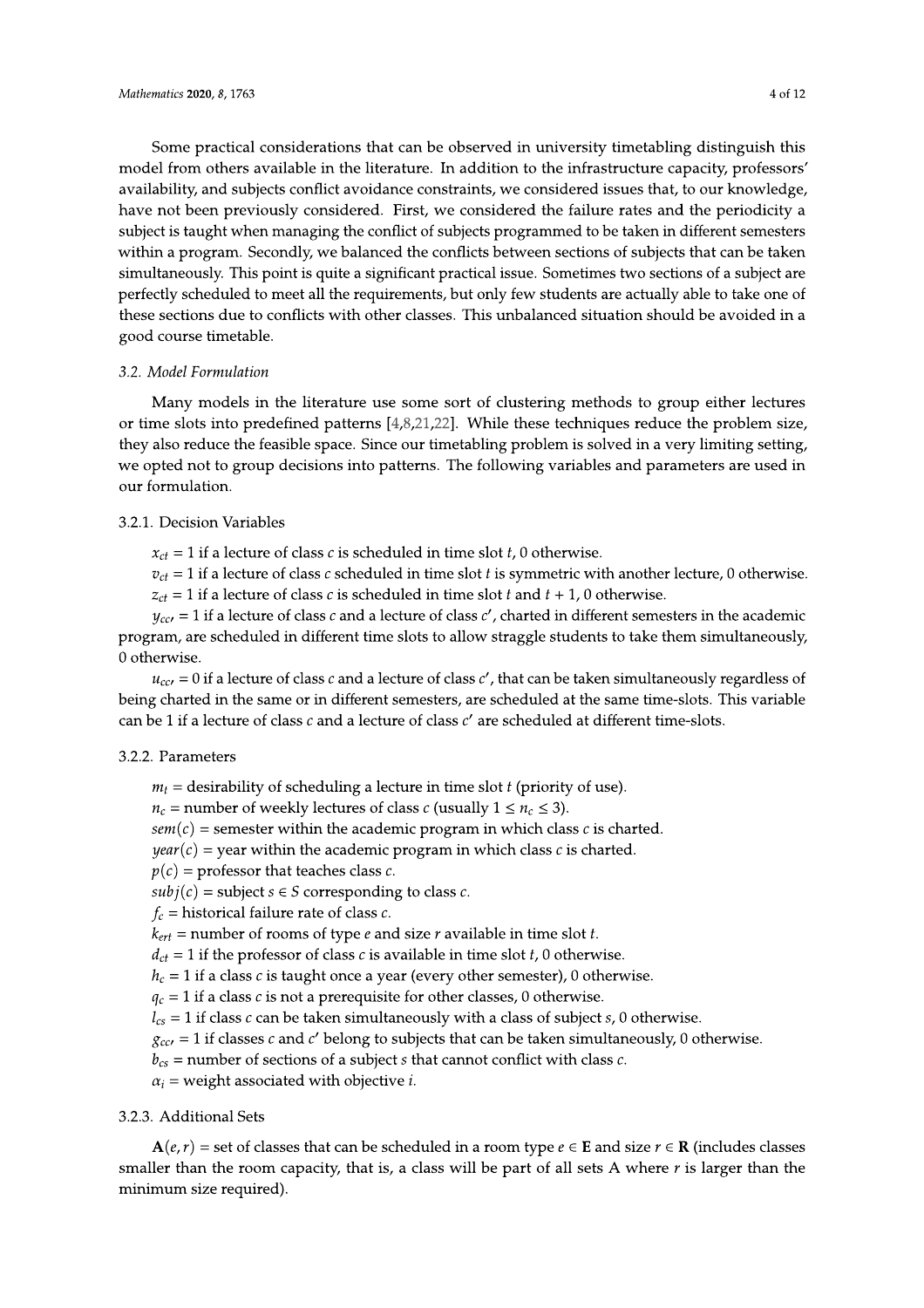- $C^{'}$  = set of classes that need to be scheduled in consecutive time slots,  $C^{'} \subseteq C$ .
- $T^{'}$  = set of time slots where 1st, 2nd and 3rd year classes cannot be scheduled,  $T^{'} \subseteq T$ .

#### 3.2.4. Constraints

1. Number of weekly lectures: we need to schedule the lectures of each class a fixed number of times a week.

$$
\sum_{t \in \mathbf{T}} x_{ct} = n_c \ \forall c \in \mathbf{C}
$$
 (1)

2. Professors' availability: classes with the same professor should not be scheduled at the same time. While defining a constraint for each professor and time slot would produce fewer constraints, doing it for each class resulted in shorter solution times.

$$
x_{ct} + \sum_{c' \neq c | p(c) = p(c')} x_{c't} \leq d_{ct} \quad \forall c \in \mathbf{C}, \ t \in \mathbf{T}
$$
 (2)

3. Daily scheduling: most lectures of a class should be scheduled in different days (3a), but some of them ( $c \in \mathbb{C}'$ ) should be scheduled in consecutive time slots (3b) and (3c)

$$
\sum_{t'=t}^{t+8} x_{ct'} \le 1 \ \forall c \in \mathbf{C} \setminus \mathbf{C}', \ t \in \{1, 10, 19, 28, 37\} \tag{3a}
$$

$$
x_{ct} + x_{c(t+1)} \ge 2 \cdot z_{ct} \quad \forall c \in \mathbb{C}', t \in \mathbb{T} \setminus \{9, 18, 27, 36, 45\} \tag{3b}
$$

$$
\sum_{t \in T \setminus \{9, 18, 27, 36, 45\}} z_{ct} = n_c - 1 \ \forall c \in C' \tag{3c}
$$

4. Room availability: the number of lectures scheduled at the same time slot must not exceed the room availability. Note that we assume that lectures can be scheduled in a room larger than needed, and that rooms are ordered from smallest to largest.

$$
\sum_{c \in A(e,r)} x_{ct} \le \sum_{r' \le r} k_{cr't} \ \forall \ e \in \mathbf{E}, r \in \mathbf{R}, \ t \in \mathbf{T}
$$
 (4)

5. Blocked time slots: In our case, some time slots are not available for first, second and third-year students since other interfaculty-activities at a university level are scheduled.

$$
\sum_{c|year(c) \in \{1,2,3\}} x_{ct} = 0 \ \forall \ t \in \mathbf{T'}
$$
\n<sup>(5)</sup>

6. Variables of symmetry: the model should promote the symmetry of the different lectures of a class (i.e., same time slot every other day). This symmetry is captured through the decision variable  $v_{ct}$ , and then used in the objective function.

$$
x_{ct} + x_{c(t+18)} \ge 2 \cdot v_{ct} \ \forall \ c \in \mathbb{C} \backslash \mathbb{C}', \ t \in \mathbb{T}, \ t \le 27 \tag{6}
$$

7. Strict avoidance of conflicts: Subjects charted in the same semester within the study program cannot be scheduled in the same time slot. However, when subjects are taught in more than one section, there is no problem if some sections of one subject conflict with some sections of the other subject. We therefore allow the model to schedule some of these classes in the same time slot ( $u_{cc'} = 0$ , Equation (7a)), but ensuring that at least a minimum number of sections ( $b_{cs}$ ) of a subject s cannot conflict with a class  $c$  (Equation (7b)).

$$
x_{ct} + x_{c't} \le 2 - u_{cc'} \quad \forall \ c, c' \in \mathbb{C}, c \neq c', Subj(c) \neq Subj(c'), sem_c = sem_{c'}, t \in \mathbb{T}
$$
 (7a)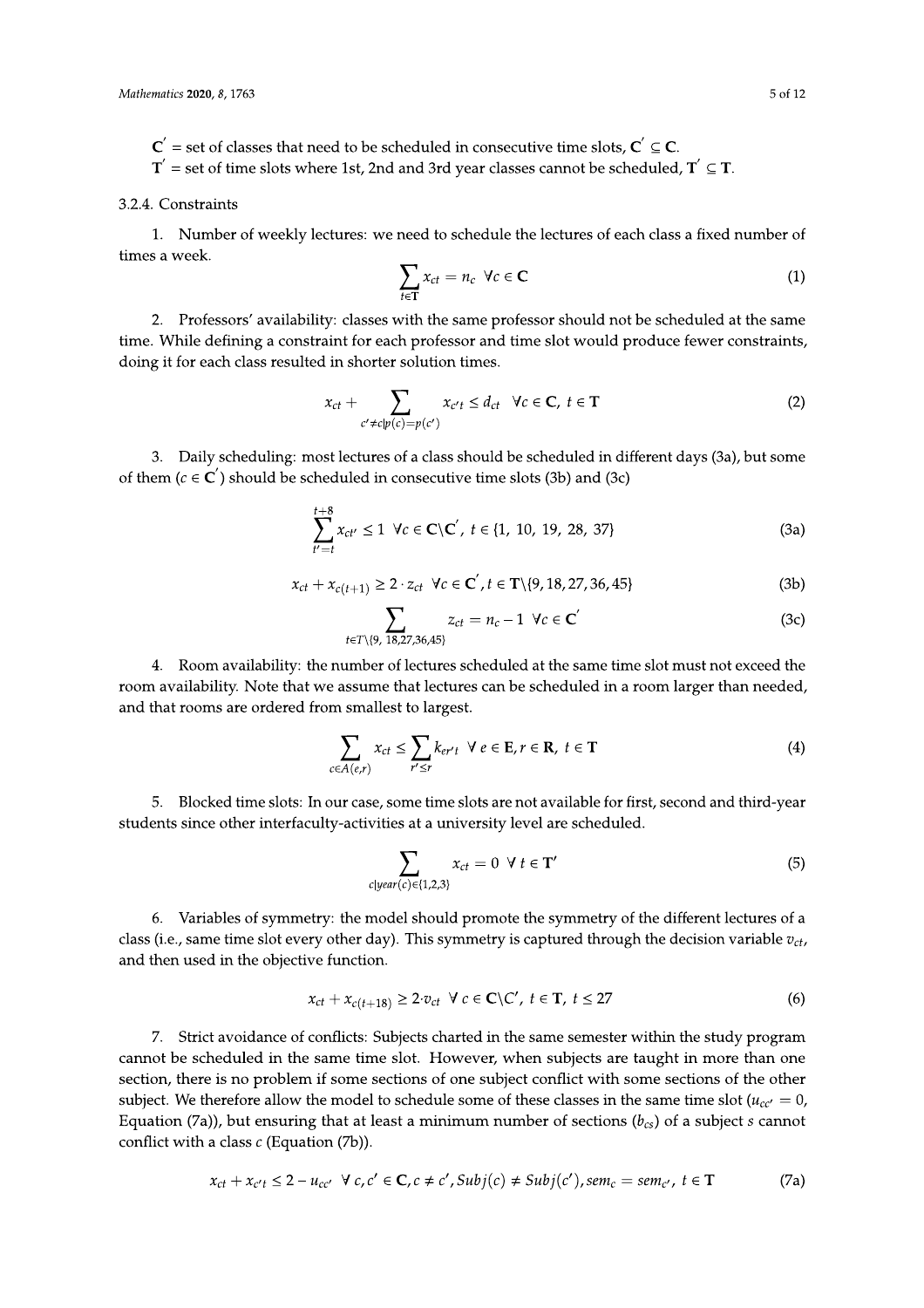$$
\sum_{c'|Subj(c')=s} u_{cc'} \ge b_{cs} \ \forall \ c \in \mathbf{C}, \ s \in \mathbf{S}, \ l_{cs} = 1 \tag{7b}
$$

$$
b_{cs} = \left\lceil \frac{N^{\circ} \text{ sections of subject s}}{N^{\circ} \text{ of sections of a subject s'such Subj}(c) = s'} \right\rceil
$$

*Mathematics* 2020, 8, 1763<br>  $\sum_{c'[Subj(c')] = s} u_{cc'} \ge b_{cs} \ \forall \ c \in \mathbf{C}, \ s \in \mathbf{S}, \ l_{cs} = 1$  (7b)<br>
As already mentioned, the  $b_{cs}$  parameter is used to balance the number of students able to register<br>
in a section of a subject, For example, suppose that a subject  $s1$  is taught in three different sections  $(s1-1, s1-2 \text{ and } s1-3)$ , and a subject  $s2$  is taught in two sections ( $s2$ -1 and  $s2$ -2). It would be great if none of the lectures of sections s1 and s2 conflict with each other, but this situation may over-constrain the solution, and in some cases, make it infeasible. Instead, for each section associated with s1, let's say s1-1, we force that at least 1 ([2/3]) section of s2 has no conflict. That is,  $u_{s1-1,s2-1} + u_{s1-1,s2-2} \ge 1$ . For each section associated with  $s2$ , let's say  $s2-2$ , at least 2 ([3/2]) sections of  $s1$  need to have no conflict, that is,  $u_{s2-2,s1-1} + u_{s2-2,s1-2} + u_{s2-2,s1-3} \ge 2$ . These constraints work together with constraints (7a), that actually determines the values of  $x$  and  $u$ .

> Suppose now that a subject s3 has two sections. Each of them cannot conflict with two sections of s1 and one section of s2, as we already discussed. However, it can happen that s2 and s3 are scheduled in the same pair of time slots as two sections of  $s1$  (Figure 1a), forcing most of the students to register in the third section of s1.







**S3-2**<br> **S3-2**<br> **S3-2**<br> **CD**<br> **Figure 1.** (a) A class scheduling that meets constraints (7a) and (7b) but produces an unbalanced<br>
number of students in subject s1. Only few students are allowed to register in s1-1 and s1-

$$
u_{cc'} + u_{c'c''} \le 1 + u_{cc''} \quad \forall \ c, c', c'' \in \mathbb{C}, \ g_{cc'} = g_{c'c''} = g_{cc''} = 1 \tag{7c}
$$

will be required to be one to meet constraint (7b). This condition will produce that some transitivity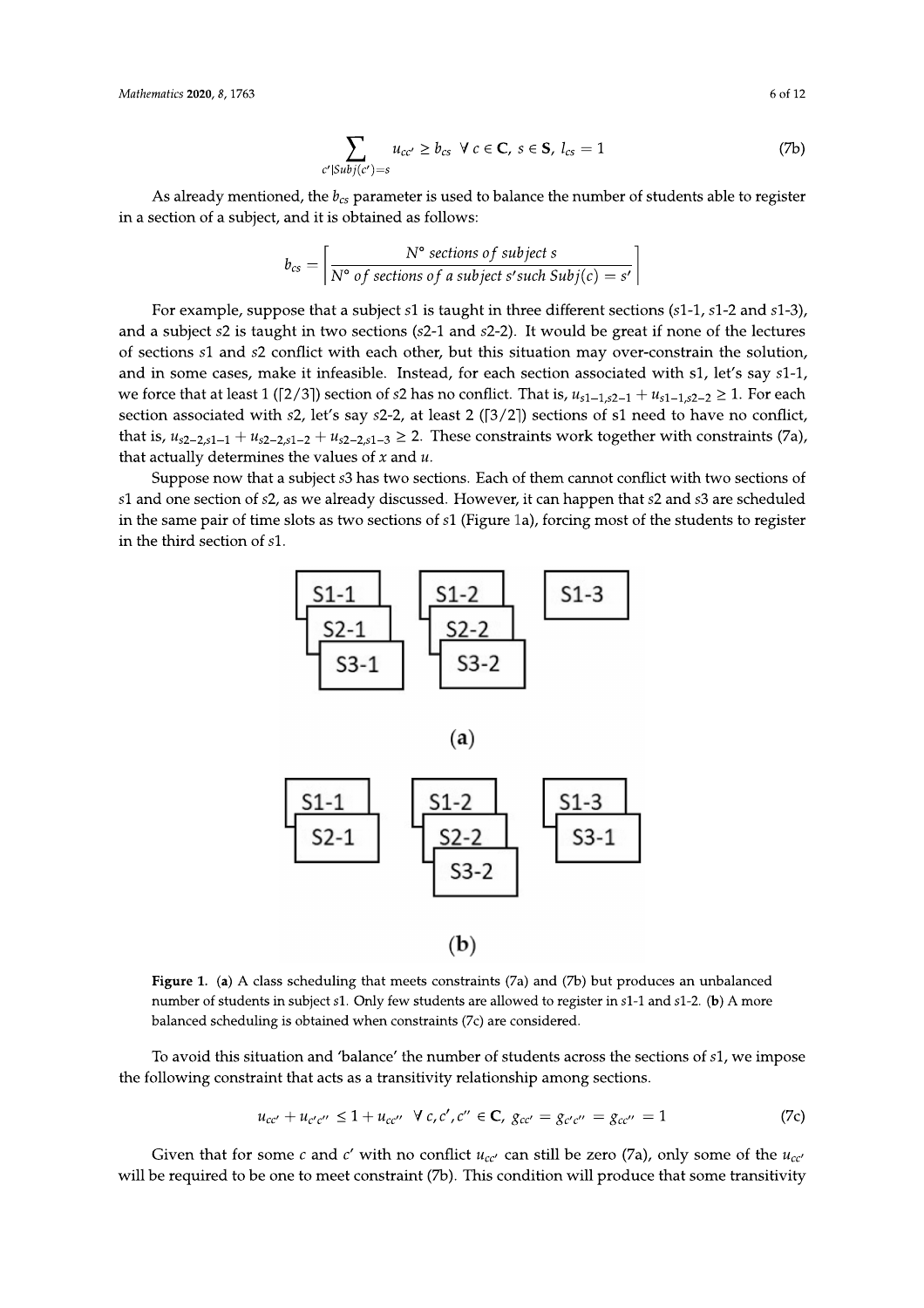relationships hold and balance the sections. For example, if  $u_{s1-1, s2-2} = u_{s2-2, s3-1} = 1$ , then  $u_{s1-1, s3-1}$ will be forced to be one (7c), and a more balanced scheduling can be obtained (Figure 1b),

8. Flexible avoidance of conflicts (classes of different semesters): For classes charted in different semesters, the previous consideration (balance of sections) also holds, but the need to avoid conflicts is less important as mainly straggler students fall in this situation. We allow the model to decide if classes of different semesters are scheduled without conflict ( $y_{cc'} = 1$ ) or not, based on their failure rates, the frequency a subject is taught and whether a subject is a requisite for other courses (see objective function).

$$
x_{ct} + x_{c't} \le 3 - u_{cc'} - y_{cc'} \ \forall \ c, c' \in \mathbb{C} \big| g_{cc'} = 1, \ sem_c \neq sem_{c'}, f_c > 0 \tag{8a}
$$

$$
y_{cc'} \le u_{cc'} \ \forall \ c, c' \in \mathbb{C} \tag{8b}
$$

If historically nobody fails a subject s ( $f_c = 0$ ), then lectures of a class  $c \in \mathbb{C}$  can be allowed to conflict with lectures of another class c' charted in a different semester, and the set of constraints (8) do not apply.

9. Fixed variables: To avoid some variables to take on inappropriate values that artificially affect the objective function, we included the following constraints:

$$
v_{ct} = 0 \ \forall \ c \in \mathbf{C}, \ t > 27 \tag{9a}
$$

$$
y_{cc'} = 0 \ \forall \ c, c' \in \mathbf{C}, \text{sem}_c = \text{sem}_{c'} \tag{9b}
$$

$$
y_{cc'} = 0 \ \forall \ c, c' \in \mathbf{C}, f_c = 0 \tag{9c}
$$

$$
u_{cc'} \leq g_{cc'} \ \forall \ c, c' \in \mathbb{C} \tag{9d}
$$

10. Objective function: a broad range of different objectives have been considered in course timetabling problems [3], and most of the models in the literature consider a weighted combination of different objectives. In the same direction, we maximized the following three objectives:

Objective 1: the schedule of the lectures in preferred time slots.  $m_t$  represents a measure of the preference of using time slot  $t$ . In our case, earlier time slots were preferred so  $m_t$  was defined as a decreasing number throughout the day, but another type of utility function can be used. We want this objective to be maximized.

$$
O_1 = \sum_{c \in \mathbf{C}} \sum_{t \in \mathbf{T}} m_t x_{ct} \tag{10a}
$$

Objective 2: the flexibility for straggler students to taking subjects and progress in their programs. The timetable should allow students that fail in a subject (class  $c$ ) to take subjects charted in another semester (class c'), by making them not to conflict ( $y_{cc'} = 1$ ). The relevance to avoid a conflict comes from: (i) the failure rates  $(f_c)$  of both subjects, i.e., the higher the failure rates, the more the need to avoid the conflict; (ii) the frequency that a subject is taught, i.e., if a subject is taught only once a year  $(h_{c'} = 1)$ , then it is more relevant to avoid the conflict; and (iii) whether a subject is requisite to take another subject. i.e., if a subject is not requisite for other subjects ( $q_{c'} = 1$ ), then they could conflict since the subjects can be taken in the future without producing delays to the students.

$$
O_2 = \sum_{c \in \mathbf{C}} \sum_{c' \in \mathbf{C} | c' \neq c} y_{cc'} (1 + f_c + f_{c'}) (1 + h_{c'} - q_{c'})
$$
(10b)

Objective 3: the time slot symmetry of the lectures of a class.

$$
O_3 = \sum_{c \in \mathbf{C}} \sum_{t \in \mathbf{T}} v_{ct} \tag{10c}
$$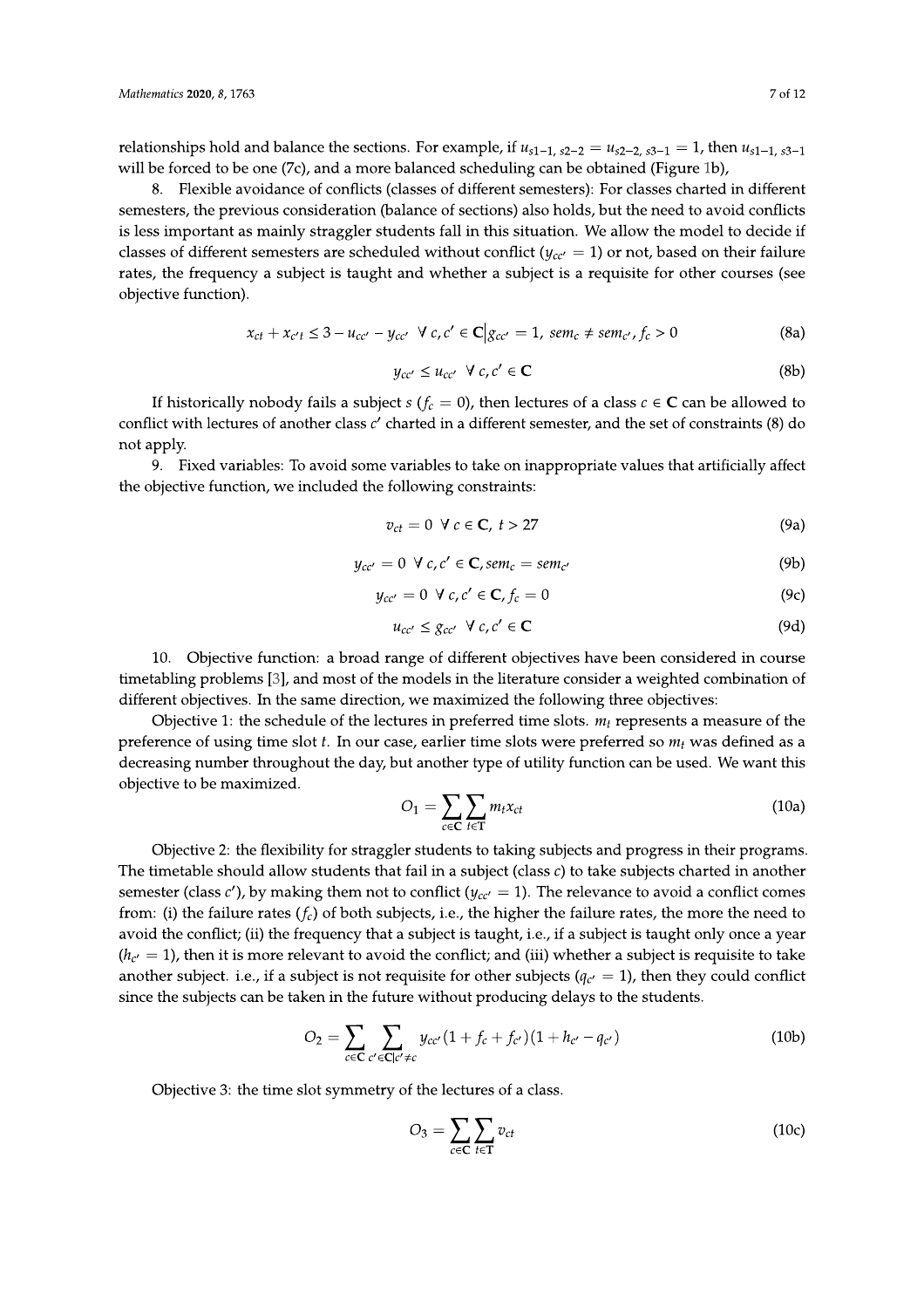These objectives were combined in a weighted sum approach as previously done by others  $[8,23,24]$ . Unlike other models, we maximized the relative improvement over the worst result for each objective as a way to overcome the problem of the magnitudes of the different objectives. Let  $O_i^+$  and  $O_i^-$  be the best and the worst possible value of objective  $i$  ( $i = 1, 2, 3$ ), respectively. These values, also known as ideal and non-ideal solutions [25], were determined by solving each objective separately. For each objective,  $O_i^+$  is directly obtained when maximizing objective *i*.  $O_i^-$  is obtained from picking the worst level of objective *i* observed after running the model for all the objectives.

We therefore maximized the following objective function, where  $\alpha_i$  is the weight of objective *i*:

$$
Max \sum_{i=1}^{3} \alpha_i \left( \frac{O_i - O_i^-}{O_i^+ - O_i^-} \right) \tag{11}
$$

#### 4. Results

The model was solved using the commercial solver Lingo in connection with MS Excel, for which a user-friendly VBA application was designed to input the model's parameters and sets described in Section 3.2. To evaluate the performance of the model, we scheduled the classes of the first semester of 2017 in the Faculty of Engineering at Universidad del Desarrollo, Chile. We compared the timetable obtained using our model with the actual timetable, which was manually designed by two persons during a period of about two weeks. The instance we run had almost 22,000 decisions variables (all binaries) and 214,000 constraints, and was solved in less than an hour in a 3.4 GHz i5 processor with 8 GB RAM. For all runs, a 5% gap was defined.

Initial runs. To implement the objective function, each objective was first independently optimized, as described above. From the results of these runs, the best and worst possible values of each objective were obtained (Table 1).

| <b>Objective Function</b> | <b>Levels of Different Objectives</b> |             |          |
|---------------------------|---------------------------------------|-------------|----------|
|                           | Time-Slot Preference                  | Flexibility | Symmetry |
| Time-slot preference      | 806                                   | 136.090     | 12       |
| Flexibility               | 609                                   | 151.917     | 3        |
| Symmetry                  | 642                                   | 144.929     | 54       |

Table 1. Results of the initial runs.

*Final run.* Based on the results of the initial runs, the multi-objective function (Equation (11)) was formulated and the model solved, without loss of generality using the same preferences for each objective, i.e.,  $\alpha_i = 1/3$  V*i*. The relative improvements over the worst possible values were 54%, 81% and 76% for the three objectives, respectively.

The use of the model improved the three objectives in relation with the manual timetabling (Table 2). It is worth noting that the manual timetabling failed to meet two constraints of the model. It scheduled one of the classes in a room smaller than needed and two lectures of a subject in the same day. The most significant improvements over the manual timetabling was observed in the symmetry of the resulting timetable, where the indicator improved by about 280%. This improvement translated into 31 more lectures that were now scheduled in the same time-slot every other day.

Table 2. Improvements in the three objectives were observed with the model timetabling.

| Objective            | <b>Solution Approach</b> |         |  |
|----------------------|--------------------------|---------|--|
|                      | Model                    | Manual  |  |
| Time-slot preference | 716                      | 633     |  |
| Flexibility          | 149.079                  | 144.776 |  |
| Symmetry             | 42                       | 11      |  |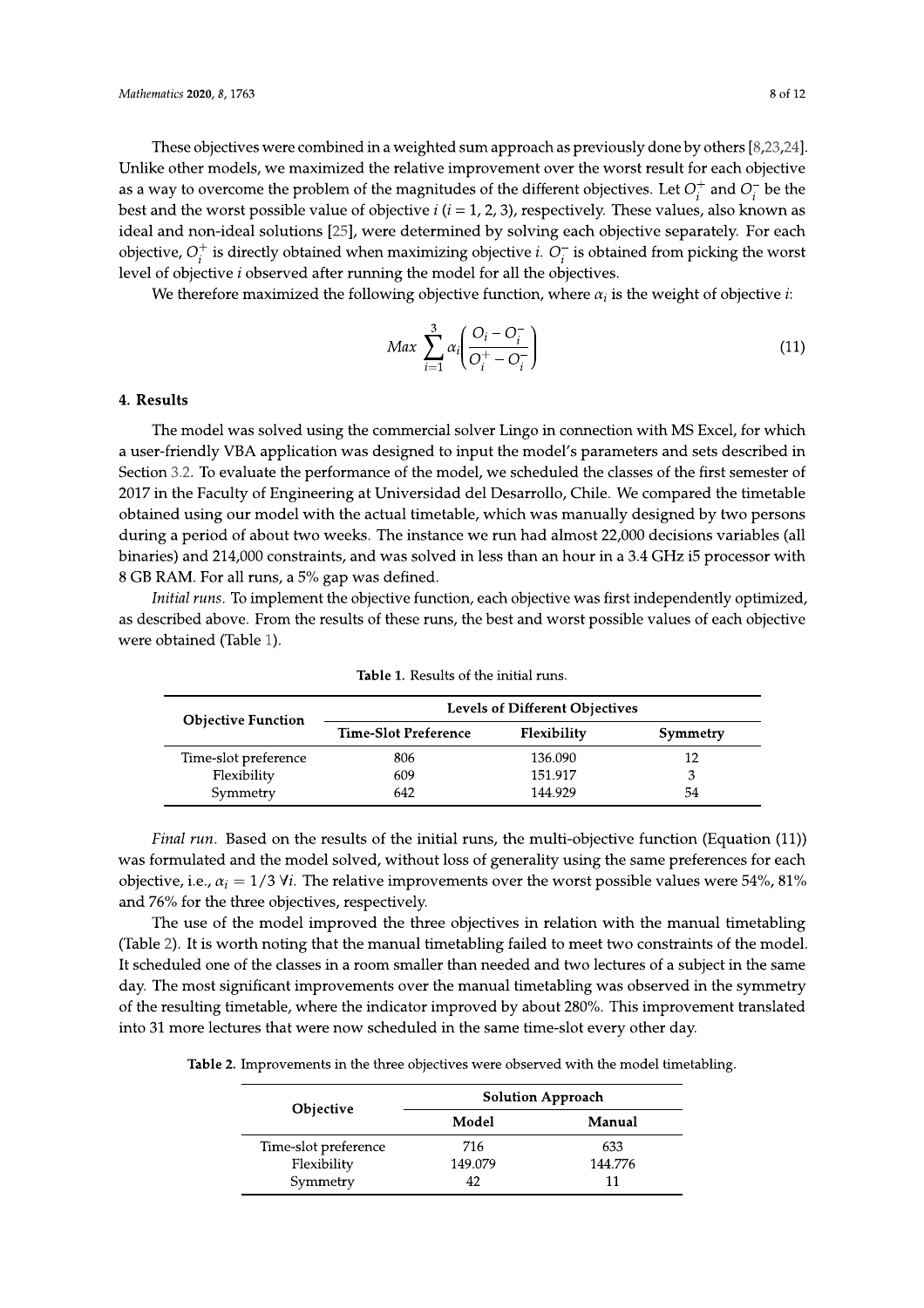The indicator of time slot preferences rose 13%. In our case, the earlier a lecture was scheduled better, which led to an increase of lectures scheduled in the morning time slots (Figure 2). Finally, the flexibility indicator increases by about 3% (Table 2).



Figure 2. An increase in the lectures scheduled in the morning time slots was observed using the model.

To observe the effect of the set of constraints (7), which balance the availability of sections of a course, look at the solution for the seventh semester of our case study, shown in Figure 3. Five courses must be registered during this semester, and all courses except Finance (Fin) are taught in two sections. Dotted lines represent the conflicts between two course-sections obtained running the model without the set of constraints (7). While this solution allows students to take all courses simultaneously, some unbalances are observed. The most evident unbalance occurs with Optim II-S1, which has a conflict with both sections of MechFluid. That is, any student taking MechFluid will not be able to take Optim II-S1, which will produce an over registration of students in Optim II-S2. A similar situation is observed with MicroEcon-S1, which will receive many students' registrations because most of them will probably be taking Finance. The conflicts obtained when including the set of constraints (7) in our model are shown with solid lines. In this case, conflicts between the two sections of Optimization II and Mechanic of Fluids were obtained. These conflicts mean, for example, that students taking Optimization II-S1 cannot take Optimization II-S2 because at least one lecture of the courses is scheduled at the same time. These conflicts are not a problem, given that no student will register in both sections of the same course.



Figure 3. Conflicts between course-sections when set of constraints (7) is not considered in our model (dotted lines) produced an unbalanced schedule. This situation leads to sections with only few students while other sections concentrate most of the students. The conflicts when set of constraints (7) is considered (solid lines) produced a more balanced schedule.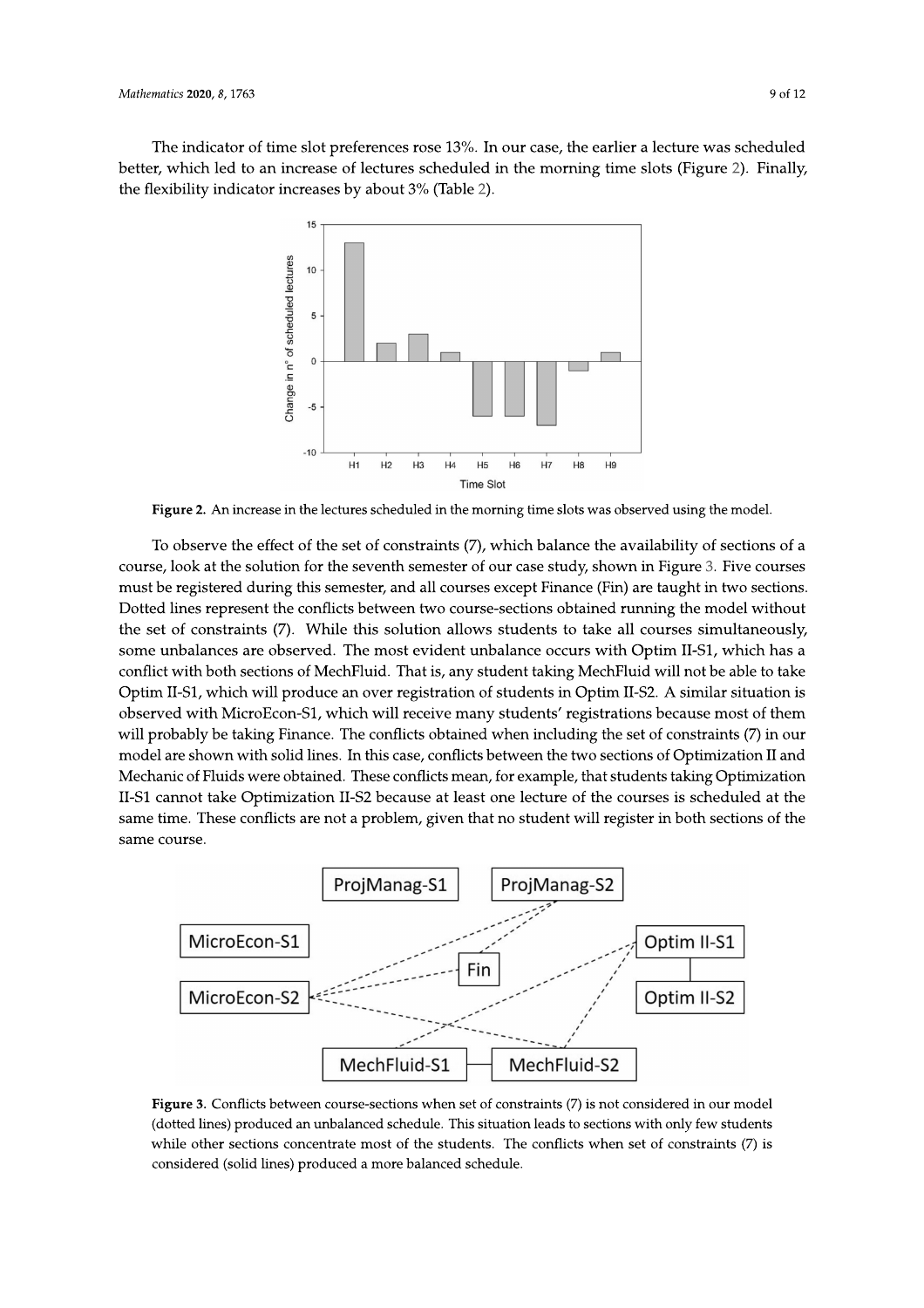#### 5. Discussion

Our results show that the solution obtained by the proposed formulation of the course-timetabling problem outperformed, in all aspects, the current solution of a real instance of the problem, and successfully managed some practical issues not previously considered in the literature.

We considered the three criteria used to manually solve the problem as our objectives in a multi-objective maximization model, namely the use of preferred time slots, the flexibility for straggler students to take courses, and the symmetry of the lectures schedules within a week. Decisions are associated with a reward for each of these objectives, on the same sense as a penalty function in a minimization model [11]. While a multi-objective approach is common in course timetabling, it is less common to translate the objectives measure to a relative increase as we did. This approach helped us to avoid the difficulties associated with the different magnitudes of the objectives and their unit measures. The only disadvantage of doing so is that multiple runs, one for each objective, are required before the final run to generate the best and worst possible results.

Regarding our specific results, the significant increase in the symmetry of the lecture schedule is explained because, when the timetable is manually designed, the symmetry is certainly the less important criteria. Moreover, the difficulty of meeting the non-conflict requirements and the professors and room availability makes that when solving the problem manually, the symmetry is, although kept in mind, rarely considered. This leads to a very significant increase in this attribute when using the model. On the other hand, the flexibility of the timetable to enable struggling students to take courses is probably the most important criteria used in the manual solution approach of the problem. Due to the many interactions among passed and failed courses, and the different requisite relationships, finding a conflict-free and flexible timetable is a highly time-consuming duty. In our case, the manual process of course scheduling takes a couple of weeks, and two people to check and review the different possibilities that students may have to register in the different courses based on their requisites. A conservative estimation of the time required for a manual generation of a timetable is at least a hundred working hours. Despite all the effort in this regard, the model solution improved the flexibility indicator. Including the time required to gather and enter de input data, and the individual and the final runs of model, the time required to produce the timetable using the model did not exceed ten hours. Finally, the model outperformed the greedy allocation of lectures to preferred time slots that predominate in the manual approach.

Commonly, the subjects with too many students are taught in two or more sections, which are usually scheduled at different time slots to give more flexibility to students and because sometimes the same professor teaches several sections. As a result of the interaction with other subjects taken by the same students, it happens that some sections are potentially only available to a few students. This unbalance in the potential number of students registered in a section produces a practical issue that has to be avoided, but that to our knowledge has not been considered in previous models. Solving this issue with the manual solution approach takes hours of work, and we suspect that with current models implies that optimal solutions have to be revised. Our model successfully represents this situation and balances the potential number of students by ensuring that a minimum number of non-conflicts schedules has to occur between each section of a subject and the rest of the subjects. The minimum number of non-conflicts schedules required is explicitly estimated based on the number of sections of the subjects.

Students that are up to date in their study program must have no conflict among the subjects they need to take, and this is guaranteed in a good timetable. Straggler students face more difficulties when taking courses, as the courses they are able to register may have conflicts. Non-conflict constraints used in the former case can also be considered in the later  $[15]$ , but doing so may produce an over-constrained model. Other authors have minimized the number of conflicts [7,26], which turns out to be similar to what it is done in this study. We favor flexible timetables for straggler students by maximizing an indicator related with the number of non-conflicts among courses that, although charted in different semesters, can be registered simultaneously. In our case, this indicator is heavier than those subjects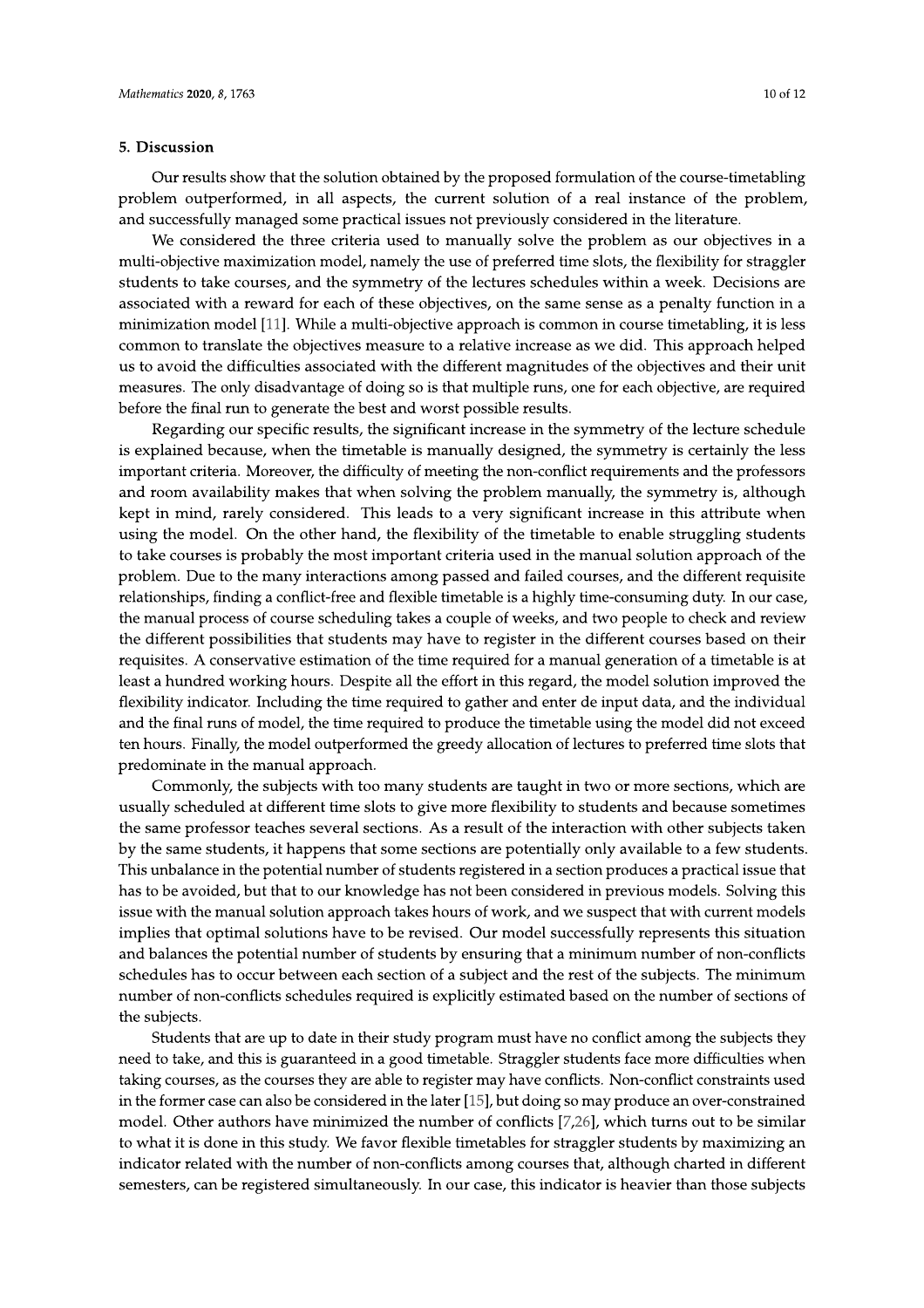with higher failure rates since they have to be taken by more students and are therefore more demanded, and subjects that are taught only once a year. This makes sense as failing a subject taught every other semester may limit the chances to register in another subject in the next semester. Those subjects that are not requisite for other subjects are considered to be lighter as failing them does not limit the possibilities to take another subject.

While the research effort to tackle the timetabling problem is vast, there is room for future work as every institution may have particular operational rules. Research efforts should address the combination of different curricula or study programs into a unique timetabling problem since only a few papers have tackled this problem (e.g., Reference [15]). In this case, subjects of different curricula need to be scheduled simultaneously as some subjects are common to more than one curriculum and have different requisites; therefore, more intricate conflict relationships need to be considered. Additionally, we expect to include, in our model, the possibility to split one of the weekly sessions into smaller groups to schedule special sessions of some courses. These smaller groups require a different type of room, and need to be scheduled in different time slots in a way that professors are available and students in each group have no conflict with other subjects. Finally, since models are expected to become more complex as more practical issues are considered, the study of new solution approaches for the timetabling problem is very fruitful for further research.

Author Contributions: Conceptualization, C.D.P. and P.B.; methodology, C.D.P. and P.B.; software, P.B.; validation, P.B.; formal analysis, C.D.P. and P.B.; investigation, C.D.P.; resources, C.D.P.; data curation, P.B.; writing—original draft preparation, C.D.P.; writing—review and editing, C.D.P.; visualization, C.D.P.; supervision, C.D.P. All authors have read and agreed to the published version of the manuscript.

Funding: This research received no external funding.

Conflicts of Interest: The authors declare no conflict of interest.

#### References

- $\mathbf{1}$ Al-Yakoob, S.M.; Sherali, H.D.; Al-Jazzaf, M. A Mixed-Integer Mathematical Modeling Approach to Exam Timetabling. Comput. Manag. Sci. 2010, 7, 19. [CrossRef]
- $\overline{2}$ . Ünal, Y.Z.; Uysal, Ö. A New Mixed Integer Programming Model for Curriculum Balancing: Application to a Turkish University. Eur. J. Oper. Res. 2014, 238, 339-347. [CrossRef]
- 3. MirHassani, S.A.; Habibi, F. Solution Approaches to the Course Timetabling Problem. Artif. Intell. Rev. 2013, 39, 133-149. [CrossRef]
- $4.$ Miranda, J. EClasSkeduler: A Course Scheduling System for the Executive Education Unit at the Universidad de Chile. Interfaces 2010, 40, 196-207. [CrossRef]
- 5. Lach, G.; Lübbecke, M.E. Curriculum Based Course Timetabling: New Solutions to Udine Benchmark Instances. Ann. Oper. Res. 2012, 194, 255-272. [CrossRef]
- 6. Sørensen, M.; Dahms, F.H.W. A Two-Stage Decomposition of High School Timetabling Applied to Cases in Denmark. Comput. Oper. Res. 2014, 43, 36-49. [CrossRef]
- $\overline{7}$ . MirHassani, S.A. A Computational Approach to Enhancing Course Timetabling with Integer Programming. Appl. Math. Comput. 2006, 175, 814-822. [CrossRef]
- 8. Boland, N.; Hughes, B.D.; Merlot, L.T.G.; Stuckey, P.J. New Integer Linear Programming Approaches for Course Timetabling. Comput. Oper. Res. 2008, 35, 2209-2233. [CrossRef]
- 9. Schaerf, A. A Survey of Automated Timetabling. Artif. Intell. Rev. 1999, 13, 87-127. [CrossRef]
- $10.$ Pillay, N. A Survey of School Timetabling Research. Ann. Oper. Res. 2014, 218, 261-293. [CrossRef]
- Birbas, T.; Daskalaki, S.; Housos, E. School Timetabling for Quality Student and Teacher Schedules. J. Sched.  $11.$ 2009, 12, 177-197. [CrossRef]
- 12. Sánchez-Partida, D.; Martínez-Flores, J.L.; Olivares-Benítez, E. An integer linear programming model for a university timetabling problem considering time windows and consecutive periods. J. Appl. Oper. Res. 2014, 6, 158-173.
- 13. Alvarez-Valdes, R.; Crespo, E.; Tamarit, J.M. Design and Implementation of a Course Scheduling System Using Tabu Search. Eur. J. Oper. Res. 2002, 137, 512-523. [CrossRef]